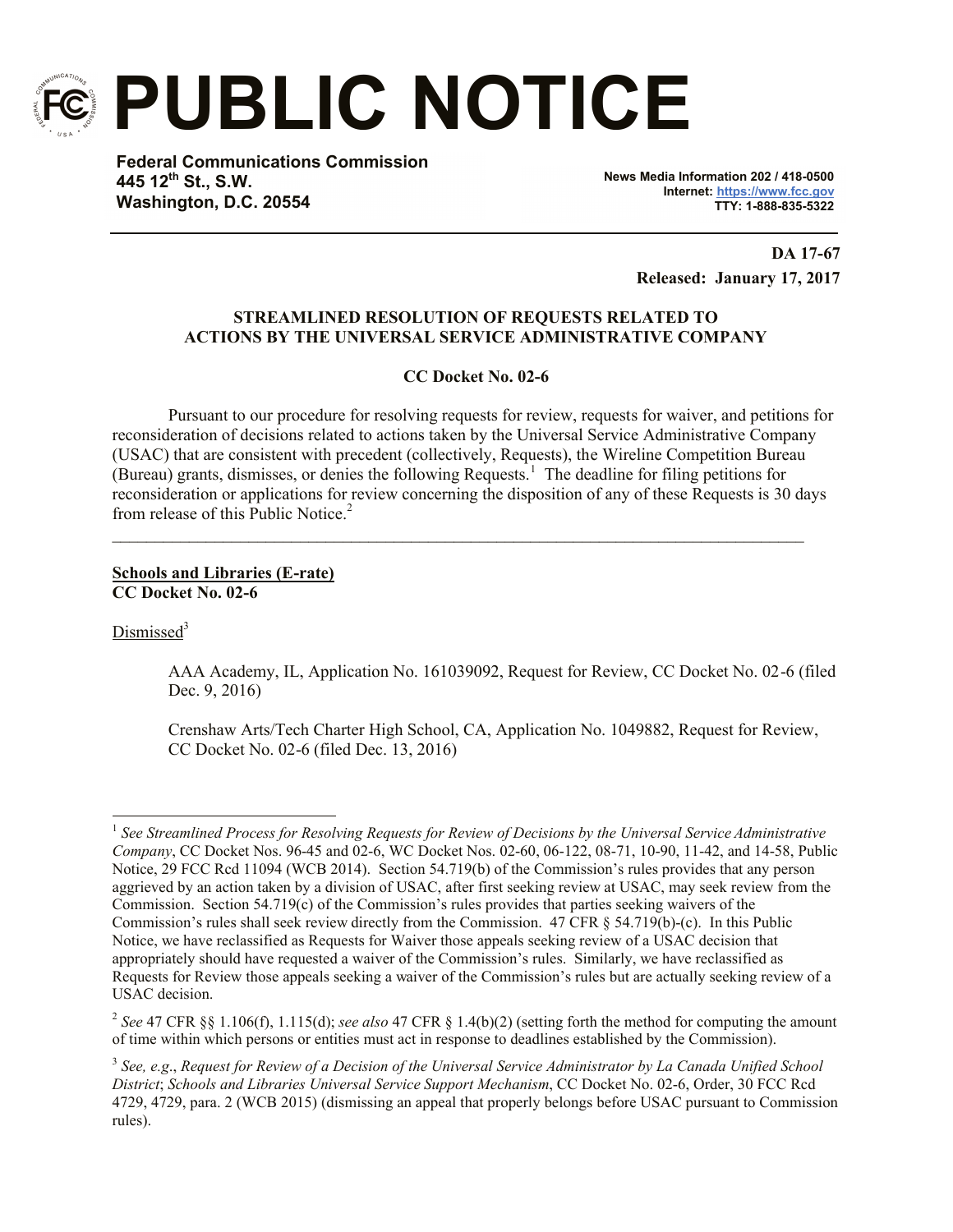Crenshaw Arts/Tech Charter High School, CA, Application No. 1050366, Request for Review, CC Docket No. 02-6 (filed Dec. 13, 2016)

Crenshaw Arts/Tech Charter High School, CA, Application No. 1050607, Request for Review, CC Docket No. 02-6 (filed Dec. 13, 2016)

Douglas Unified School District, AZ, Application No. 161040889, Request for Review, CC Docket No. 02-6 (filed Dec. 21, 2016)

## Dismissed as Moot<sup>4</sup>

 $\overline{a}$ 

Calhoun School, NY, Application No. 965333, Request for Waiver, CC Docket No. 02-6 (filed May 11, 2016)

Capital Area Intermediate Unit 15, PA, Application No. 977768, Request for Waiver, CC Docket No. 02-6 (filed May 4, 2016)

City of Boston – Department of Innovation & Technology, MA, Application Nos. 1030831, 1039173, 1039101, 1031634, Request for Waiver, CC Docket No. 02-6 (filed Nov. 10, 2016)

Cornelia Connelly High School, CA, Application No. 967025, Request for Waiver, CC Docket No. 02-6 (filed Apr. 25, 2016)

Essex County Vocational Technical Schools, NJ, Application No. 889796, Request for Waiver, CC Docket No. 02-6 (filed Nov. 7, 2016)

Garfield County School District 16, CO, Application No. 1036853, Request for Waiver, CC Docket No. 02-6 (filed Nov. 3, 2016)

Indianola Community School District, IA, Application No. 964645, Request for Waiver, CC Docket No. 02-6 (filed Oct. 14, 2016)

Kemper County School District, MS, Application No. 864951, Request for Review, CC Docket No. 02-6 (filed Jan. 2, 2014)

Middleton-Cross Plains Area School District, WI, Application No. 1021882, Request for Waiver, CC Docket No. 02-6 (filed Nov. 3, 2016)

Pottawatomie Wabaunsee Regional Library, KS, Application No. 1030788, Request for Waiver, CC Docket No. 02-6 (filed Nov. 10, 2016)

West Iron County School District, MI, Application No. 1033023, Request for Waiver, CC Docket No. 02-6 (filed Nov. 2, 2016)

<sup>4</sup> *See, e.g.*, *Requests for Review of Decision of the Universal Service Administrator by Diversified Computer Solutions, Inc.*; *Schools and Libraries Universal Service Support Mechanism*, CC Docket No. 02-6, Order, 27 FCC Rcd 5250, 5251, para. 3 (WCB 2012) (dismissing appeals as moot where invoicing records demonstrate that the entity was fully compensated for the funding it requested and all submitted invoices funded).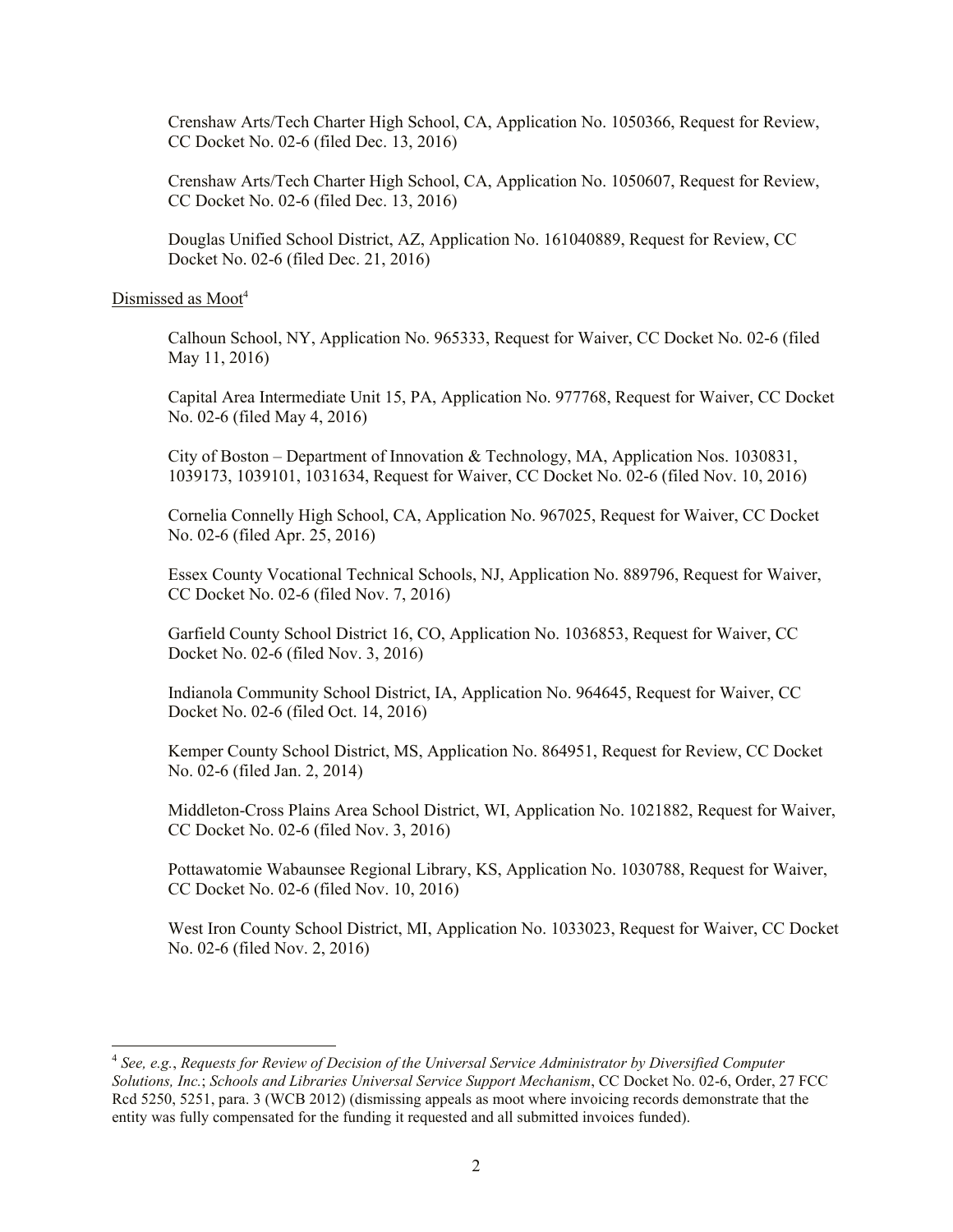## Dismissed on Reconsideration<sup>5</sup>

 $\overline{a}$ 

Hancock County Library System, MS, Application Nos. 354032, 393974, 479566, 483775, 534582, 581931, 635497, Petition for Reconsideration, CC Docket No. 02-6 (filed June 9, 2015)

Leland Community Unit School District No. 1, IL, Application No. 1004381, Petition for Reconsideration, CC Docket No. 02-6 (filed Dec. 8, 2016)

Plano Community Unit School District No. 88, IL, Application Nos. 161055957, 161056010, Petition for Reconsideration, CC Docket No. 02-6 (filed Oct. 27, 2016)

Skyline R-II School District, MO, Application No. 161061801, Petition for Reconsideration, CC Docket No. 02-6 (filed Nov. 7, 2016)

Torah Institute of Baltimore, MD, Application Nos. 813281, 869063, Petition for Reconsideration, CC Docket No. 02-6 (filed Aug. 14, 2015)

Tse ii'Ahi Community School, NM, Application No. 812604, Petition for Reconsideration, CC Docket No. 02-6 (filed June 29, 2016)

Williamsburg County School District, SC, Application No. 449180, Petition for Reconsideration, CC Docket No. 02-6 (filed May 24, 2012)

Dismissed for Failure to Comply with the Commission's Basic Filing Requirements<sup>6</sup>

<sup>5</sup> *See, e.g.*, *Requests for Waiver and Review of Decisions of the Universal Service Administrator by Allan Shivers Library et al.*; *Schools and Libraries Universal Service Support Mechanism*, CC Docket No. 02-6, Order and Order on Reconsideration, 29 FCC Rcd 10356, 10357, para. 2 (WCB 2014) (dismissing petitions for reconsideration that fail to identify any material error, omission, or reason warranting reconsideration, and rely on arguments that have been fully considered and rejected by the Bureau within the same proceeding). The appeals filed by Hancock County Library System, Leland Community Unit School District No. 1, Plano Community Unit School District No. 88, Skyline R-II School District, Torah Institute of Baltimore and Tse ii'Ahi Community School were previously dismissed for failing to comply with the Commission's basic filing requirements. *See Streamlined Resolution of Requests Related to Actions by the Universal Service Administrative* Company, CC Docket No. 02-6, WC Docket Nos. 02-60 and 13-184, Public Notice, DA 16-1448 (WCB Dec. 29, 2016), 2016 WL 7492455 (*December 2016 USF Streamlined Resolution PN*). The Bureau now correctly categorizes these appeals as being dismissed on reconsideration.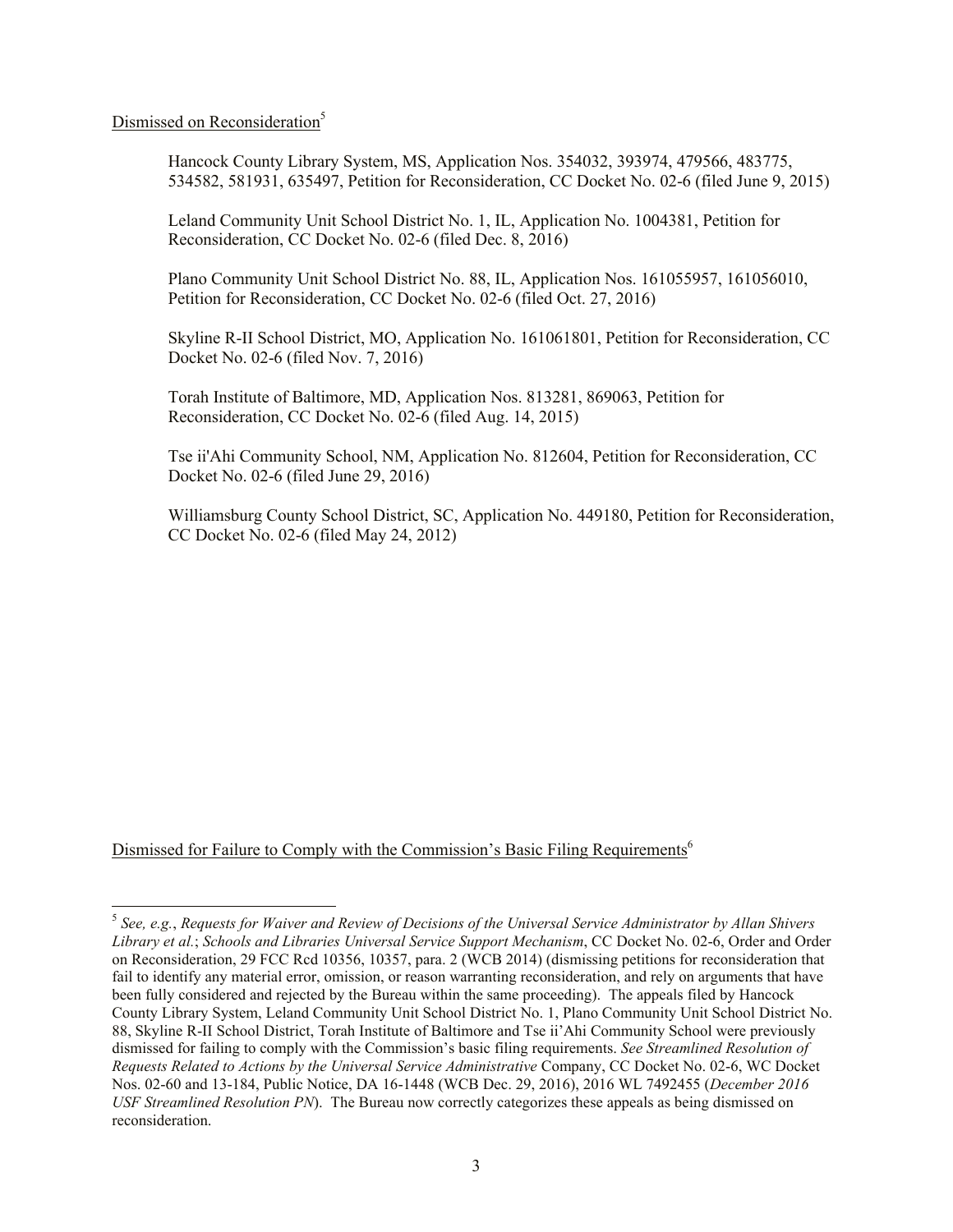David Rein and Cynthia Gutierrez, CO, No Application Number Given, CC Docket No. 02-6 (filed Nov. 2, 2016)

# Granted<sup>7</sup>

 *Granted on Reconsideration – Late-Filed FCC Form 471 Due to Actions Beyond Its Control*<sup>8</sup>

Discovery Charter School, NJ, Application No. 1052091, Petition for Reconsideration, CC Docket No. 02-6 (filed July 27, 2015)

### *Cost-Effectiveness and Legally Binding Agreement*<sup>9</sup>

Shelby County Schools, TN, Application Nos. 909203, 909564, 909724, 950332, 998054, Request for Review and/or Waiver, CC Docket No. 02-6 (filed Dec. 30, 2016)<sup>10</sup>

<sup>7</sup> We remand these applications to USAC and direct USAC to complete its review of the applications, and issue a funding commitment or a denial based on a complete review and analysis, no later than 90 calendar days from the release date of this Public Notice. In remanding these applications to USAC, we make no finding as to the ultimate eligibility of the services or the petitioners' applications. We also waive sections 54.507(d) and 54.514(a) of the Commission's rules and direct USAC to waive any procedural deadline that might be necessary to effectuate our ruling. *See* 47 CFR § 54.507(d) (requiring non-recurring services to be implemented by September 30 following the close of the funding year); 47 CFR § 54.514(a) (codifying the invoice filing deadline).

8 *See, e.g.*, *Petition for Reconsideration by Fall River Public School District*; *Schools and Libraries Universal Service Support Mechanism*, CC Docket No. 02-6, Order on Reconsideration, 28 FCC Rcd 14650, 14652, para. 4 (WCB 2013) (waiving the Commission's rules where evidence on reconsideration does not support the previous determination).

<sup>9</sup> *Requests for Review and/or Waiver of Decisions of the Universal Service Administrator by Sweetwater City Schools et al.*; *Schools and Libraries Universal Service Support Mechanism*, CC Docket No. 02-6, Order, DA 16- 1465 (WCB Dec. 30, 2016), 2016 WL 7492486 (granting the requests for review and/or waiver filed on behalf of members of the Sweetwater Consortium).

 $10$  The appeal filed October 24, 2016 by Education Networks of America is also granted through this action.

<sup>(</sup>Continued from previous page)

 $6$  47 CFR § 54.721 (setting forth general filing requirements for requests for review of decisions issued by USAC, including the requirement that the request for review include supporting documentation); *see also Wireline Competition Bureau Reminds Parties of Requirements for Request for Review of Decisions by the Universal Service Administrative Company*, CC Docket Nos. 96-45, 02-6, WC Docket Nos. 02-60, 06-122, 10-90, 11-42, 13-184, 14- 58, Public Notice, 29 FCC Rcd 13874 (WCB 2014) (reminding parties submitting appeals to the Bureau of the general filing requirements contained in the Commission's rules which, along with a proper caption and reference to the applicable docket number, require (1) a statement setting forth the party's interest in the matter presented for review; (2) a full statement of relevant, material facts with supporting affidavits and documentation; (3) the question presented for review, with reference, where appropriate, to the relevant Commission rule, order or statutory provision; and (4) a statement of the relief sought and the relevant statutory or regulatory provision pursuant to which such relief is sought); *Universal Service Contribution Methodology*; *Request for Review by Alternative Phone, Inc. and Request for Waiver*, WC Docket No. 06-122, Order, 26 FCC Rcd 6079 (WCB 2011) (dismissing without prejudice a request for review that failed to meet the requirements of section 54.721 of the Commission's rules).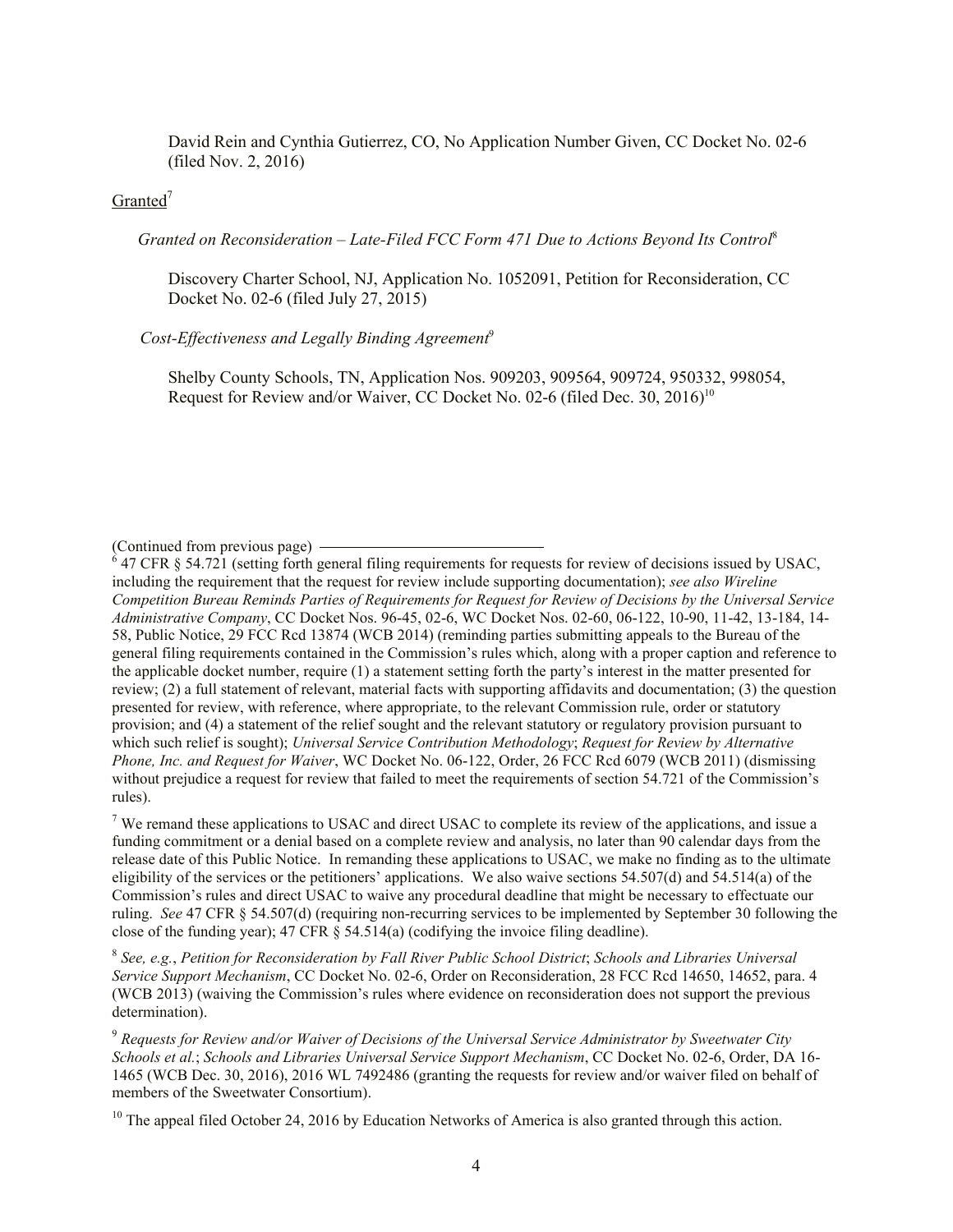#### Denied

l

*Considering Price of Eligible and Ineligible Items as Primary Factor in Vendor Selection Process*<sup>11</sup>

Santa Ana Unified School District, CA, Application No. 879783, Request for Review and/or Waiver, CC Docket No. 02-6 (filed Sept. 26, 2014)

Santa Ana Unified School District, CA, Application No. 936307, Request for Review and/or Waiver, CC Docket No. 02-6 (filed Apr. 29, 2015)

*Failure to Consider All Bids*<sup>12</sup>

Clover Park School District 400, WA, Application No. 949932, Request for Waiver, CC Docket No. 02-6 (filed June 6, 2016)

*Improper Service Provider Involvement*<sup>13</sup>

Lake County Education Service District, OR, Application No. 522654, Request for Review and/or Waiver, CC Docket No. 02-6 (filed Sept. 30, 2011)

#### *Invoice Deadline Extension Requests*<sup>14</sup>

<sup>11</sup> *See, e.g.*, *Request for Review of the Decision of the Universal Service Administrator by Ysleta Independent School District et al.*; *Federal-State Joint Board on Universal Service*; *Changes to the Board of Directors of the National Exchange Carrier Association, Inc*., CC Docket Nos. 96-45, 97-21, Order, 18 FCC Rcd 26407, 26430, para. 52 (2003) (explaining that "[t]he prices relevant for our competitive bidding requirements are those of eligible services"); *Requests for Review of Decisions of the Universal Service Administrator by Spokane School District 81*; *Schools and Libraries Universal Service Support Mechanism*, CC Docket No. 02-6, Order, 28 FCC Rcd 6026, 6028, para. 4 (WCB 2013) (denying appeal where applicant included the price of both E-rate eligible and ineligible items in its cost criterion of its vendor evaluation process and failed to use the price of eligible services as the primary factor in selecting the winning bid). We also deny petitioner's funding requests on the basis that petitioner did not adhere to the evaluation criteria in its original bid evaluation table during the vendor selection process. *See, e.g., Requests for Review of Decisions of the Universal Service Administrator by Central Islip Free Union School District et al*.; *Schools and Libraries Universal Service Support Mechanism*, CC Docket No. 02-6, Order, 26 FCC Rcd 8630, 8638, para. 17 (WCB 2011) (*Central Islip Free Union Order*) (denying funding requests where the evidence demonstrated that applicant "failed to adhere to its own evaluation criteria in the vendor selection process"). During USAC's selective review of petitioner's funding requests, petitioner provided a revised bid evaluation table to explain what it actually did during the vendor selection process. However, we do not consider bid evaluation materials that were not created at the time of the vendor selection process. *See id.* at 8634-35, para. 9 (explaining that petitioner must be able to provide evidence showing that its vendor evaluation process took place before the contract award date).

<sup>&</sup>lt;sup>12</sup> *See, e.g., Central Islip Free Union Order*, 26 FCC Rcd at 8635-36, paras. 11-12 (denying the appeal of petitioners where USAC found they did not carefully consider all bids submitted in response to their FCC Form 470 postings); 47 CFR § 54.511.

<sup>13</sup> *See, e.g.*, *Request for Review by Mastermind Internet Services, Inc.*; *Federal-State Joint Board on Universal Service*, CC Docket No. 96-45, Order, 16 FCC Rcd 4028, 4033, para. 10 (2000) (denying appeal and concluding that a violation of the Commission's competitive bidding requirements has occurred where a service provider that is listed as the contact person on the Form 470 also participates in the competitive bidding process as a bidder).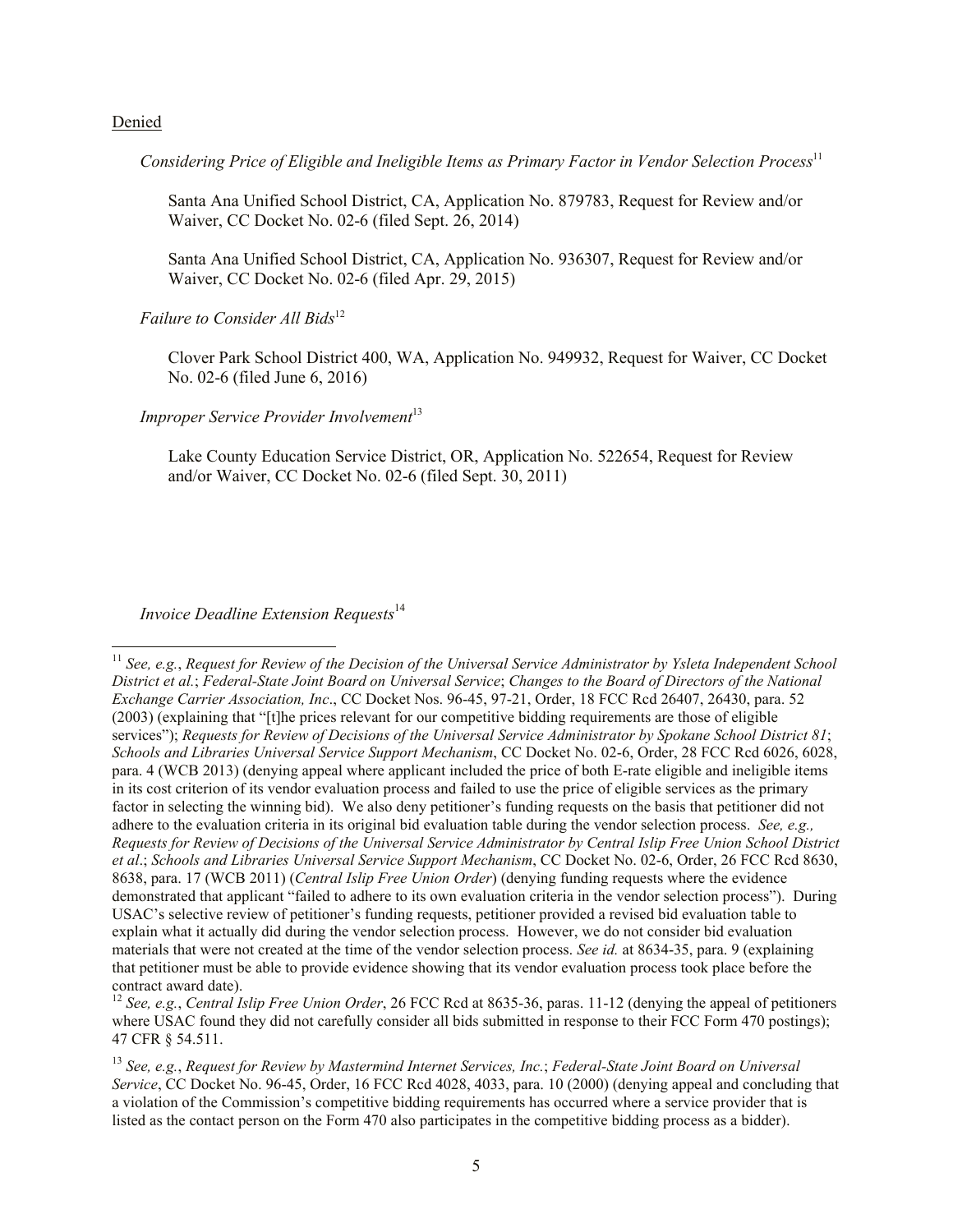8x8, Inc. (Alta Vista Public Charter), CA, Application No. 937982, Request for Waiver, CC Docket No. 02-6 (filed Apr. 20, 2016)

8x8, Inc. (Desert Sands Charter High School), CA, Application No. 938271, Request for Waiver, CC Docket No. 02-6 (filed Apr. 20, 2016)

8x8, Inc. (Mission View Public School), CA, Application No. 938323, Request for Waiver, CC Docket No. 02-6 (filed Apr. 20, 2016)

8x8, Inc. (Vista Real Charter High School), CA, Application No. 938354, Request for Waiver, CC Docket No. 02-6 (filed Apr. 20, 2016)

Coffee County Manchester Public Library, TN, Application No. 1027946, Request for Waiver, CC Docket No. 02-6 (filed Dec. 20, 2016)

Green Hills Area Education Agency, IA, Application No. 947624, Request for Waiver, CC Docket No. 02-6 (filed Aug. 11, 2016)

Greyhills Academy High School, AZ, Application No. 729399, Request for Waiver, CC Docket No. 02-6 (filed Sept. 2, 2016)<sup>15</sup>

Long Island Hebrew Academy, NY, Application No. 750633, Request for Waiver, CC Docket No. 02-6 (filed June 27, 2016)

Moody Community Library, TX, Application No. 944591, Request for Waiver, CC Docket No. 02-6 (filed Aug. 4, 2016)

R.O.W.V.A. School District No. 208, IL, Application Nos. 356530, 425762, 459788, 503418, 554970, 628575, 669261, 739565, 782976, 844404, 897955, Request for Waiver, CC Docket No. 02-6 (filed May 10, 2016)

Southwest Chicago Christian School Association, IL, Application No. 997698, Request for Waiver, CC Docket No. 02-6 (filed Dec. 22, 2016)

Texas County Library, MO, Application No. 1007653, Request for Waiver, CC Docket No. 02-6 (filed Dec. 27, 2016)

<sup>(</sup>Continued from previous page)

<sup>14</sup> *See, e.g.*, *Requests for Waiver of Decisions of the Universal Service Administrator by Ada School District et al.*; *Schools and Libraries Universal Service Support Mechanism*, CC Docket No. 02-6, Order, 31 FCC Rcd 3834, 3836, para. 8 (WCB 2016) (denying requests for waiver of the Commission's invoice extension rule for petitioners that failed to demonstrate extraordinary circumstances justifying a waiver); *see also Modernizing the E-rate Program for Schools and Libraries*, WC Docket No. 13-184, Order and Further Notice of Proposed Rulemaking, 29 FCC Rcd 8870, 8966, para. 240 (2014) (establishing that it is generally not in the public interest to waive the Commission's invoicing rules absent extraordinary circumstances); 47 CFR § 54.514.

<sup>&</sup>lt;sup>15</sup> The appeal filed by Greyhills Academy High School on Sept. 2, 2016 for funding request number 2025136 was previously dismissed as moot. *See December 2016 USF Streamlined Resolution PN*, n.21. The Bureau now correctly categorizes this appeal as a denial for failing to demonstrate extraordinary circumstances justifying a waiver of the Commission's invoicing rules. *See supra* note 14.